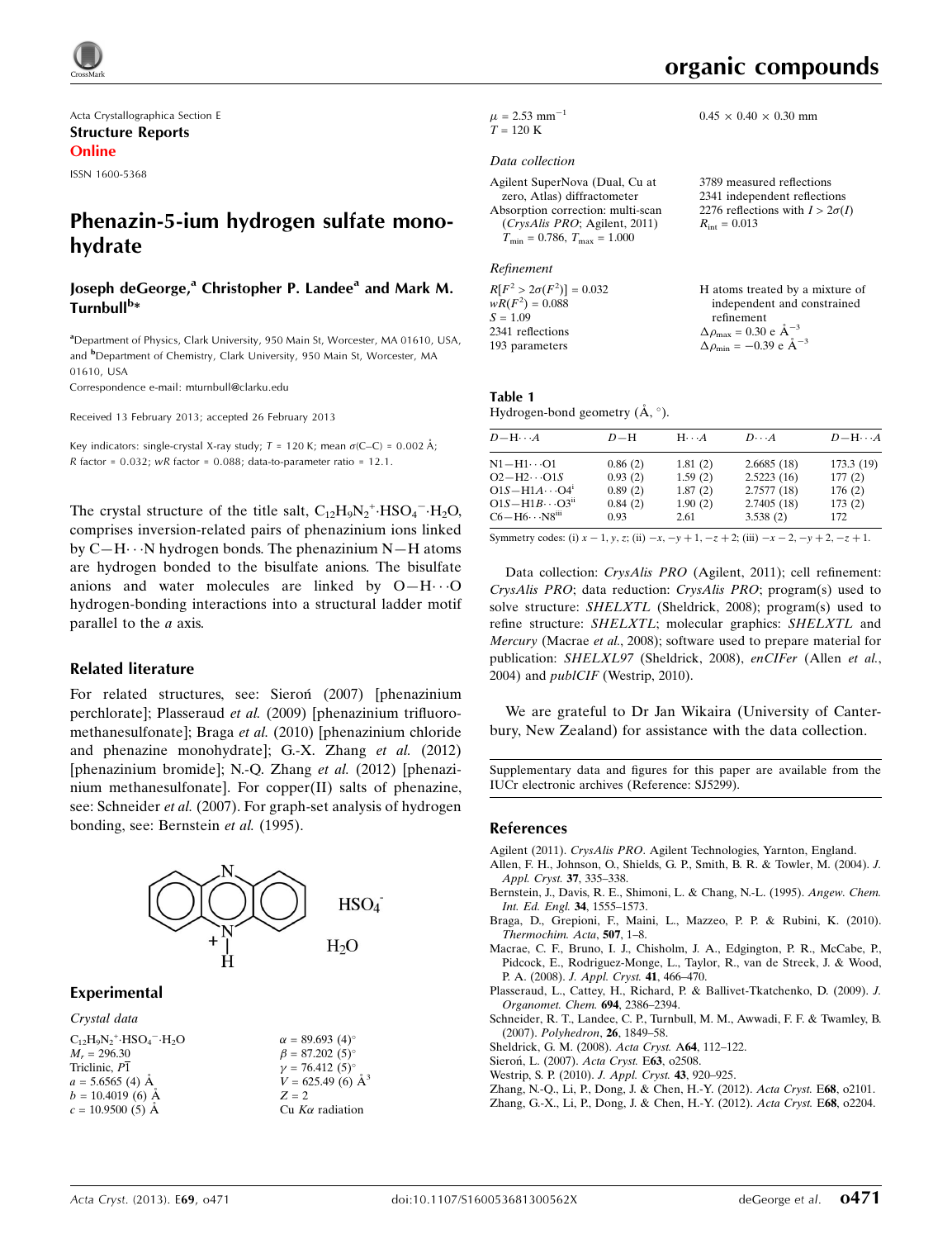# **supporting information**

*Acta Cryst.* (2013). E**69**, o471 [doi:10.1107/S160053681300562X]

# **Phenazin-5-ium hydrogen sulfate monohydrate**

## **Joseph deGeorge, Christopher P. Landee and Mark M. Turnbull**

### **S1. Comment**

Phenazinium bisulfate monohydrate (Figure 1) crystallized originally as a biproduct of our work with copper (II) salts of phenazine (Schneider, *et al.*, 2007). The phenazinium ions crystallize as weakly hydrogen bonded centrosymmetric dimers (see Figure 2), forming  $R^2(8)$  rings (Bernstein *et al.*, 1995), similar to the structures of the chloride [Braga, *et al.*, 2010] and perchlorate salts [Sierón, 2007] and to the phenazinium trifluoromethanesulfonate:phenazine co-crystal [Plasseraud, *et al.*, 2009]. The phenazinium proton is involved in a strong hydrogen bond to one of the bisulfate oxygen atoms  $[d_{D-A} = 2.6685 (18)$  Å (see Figure 1). The phenazinium rings are stacked parallel to the *a*-axis with a distance of 3.9156 (9) Å between the ring centroids of the diazine rings and a slip angle of 30.1°.

Perhaps the most interesting aspect of the structure results from the hydrogen bonding between the bisulfate anions and the solvent water molecule. This results in the formation of a ladder motif that runs parallel to the *a*-axis (see Figure 3). Each bisulfate ion serves as a hydrogen bond donor to one water molecule and a hydrogen bond acceptor from a second water molecule forming the rails of the ladder, of form  $C<sup>2</sup>(6)$ . The rungs are formed *via* a second water-donor/bisulfateacceptor pair, which generates rings within the ladder structure (two rungs and two rail sections in each ring),  $R<sup>4</sup><sub>4</sub>(12)$ . There are two chemically different rings formed in this case since one involves rail sections with water molecules serving as the hydrogen bond donor and the other involves the bisulfate ion serving as the hydrogen bond donor.

### **S2. Experimental**

Phenazine was dissolved methanol (90 ml) to which 40% aqueous sulfuric acid (2.5 ml) had been added. Small, prismatic, ruby red crystals formed over the course of two months of slow evaporation at room temperature.

#### **S3. Refinement**

All H-atoms bound to carbon were refined using a riding model with  $d(C-H) = 0.93 \text{ Å}$ ,  $U_{\text{iso}} = 1.2 U_{\text{eq}}$  (C). Hydrogen atoms bonded to oxygen or nitrogen atoms were located in a difference map and their positions refined using fixed isotropic U values. There are two Level-B warnings in the checkCIF file for short intermolecular H···H distances. These result from the very strong hydrogen bond between the bisulfate ion and the solvent water molecule ( $d_{D \cdots A} = 2.5223$  (16) Å.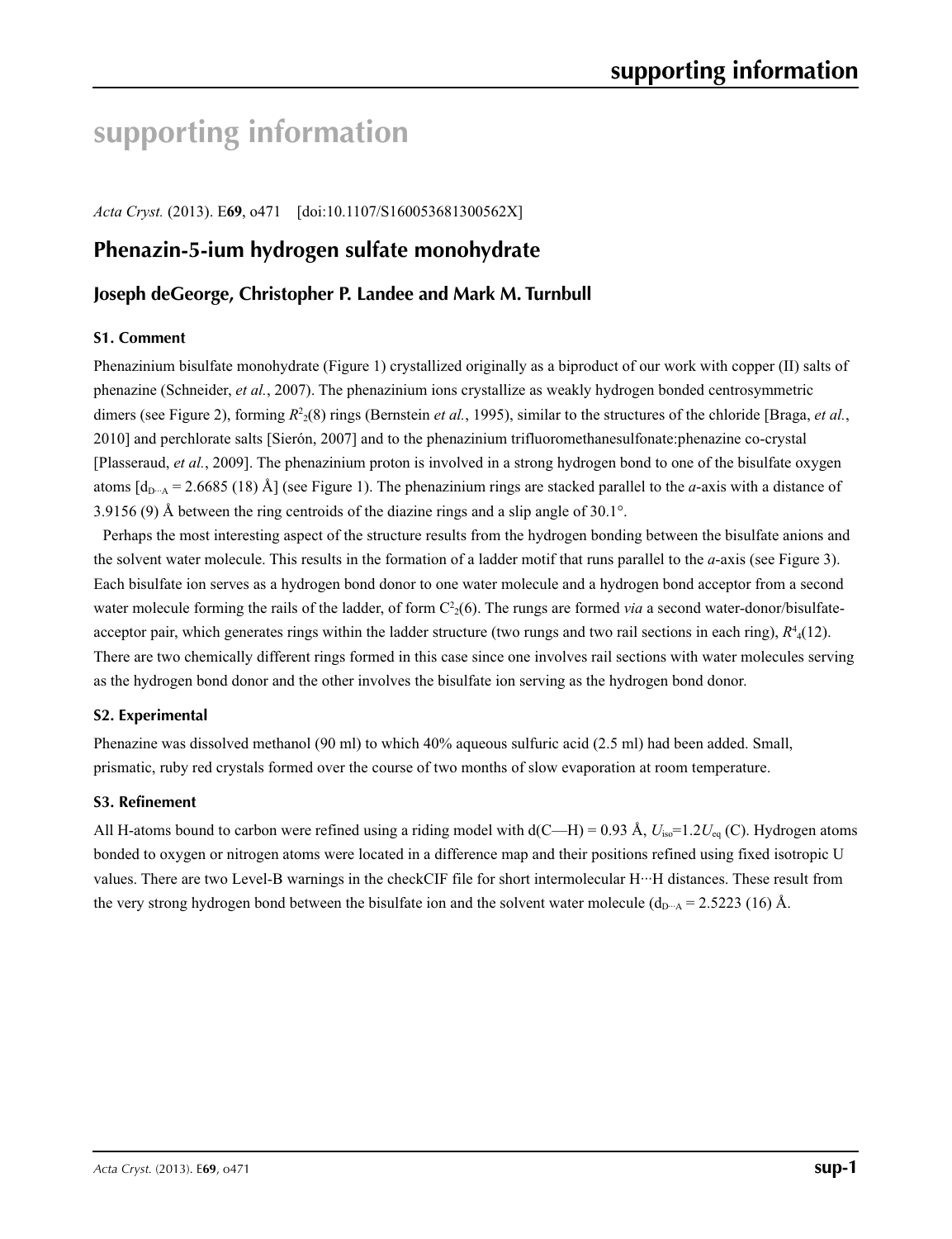

### **Figure 1**

Thermal ellipsoid plot (50% probability) of compound 1. Hydrogen atoms are shown as spheres of arbitrary size and only hydrogen atoms whose positions were refined are labeled.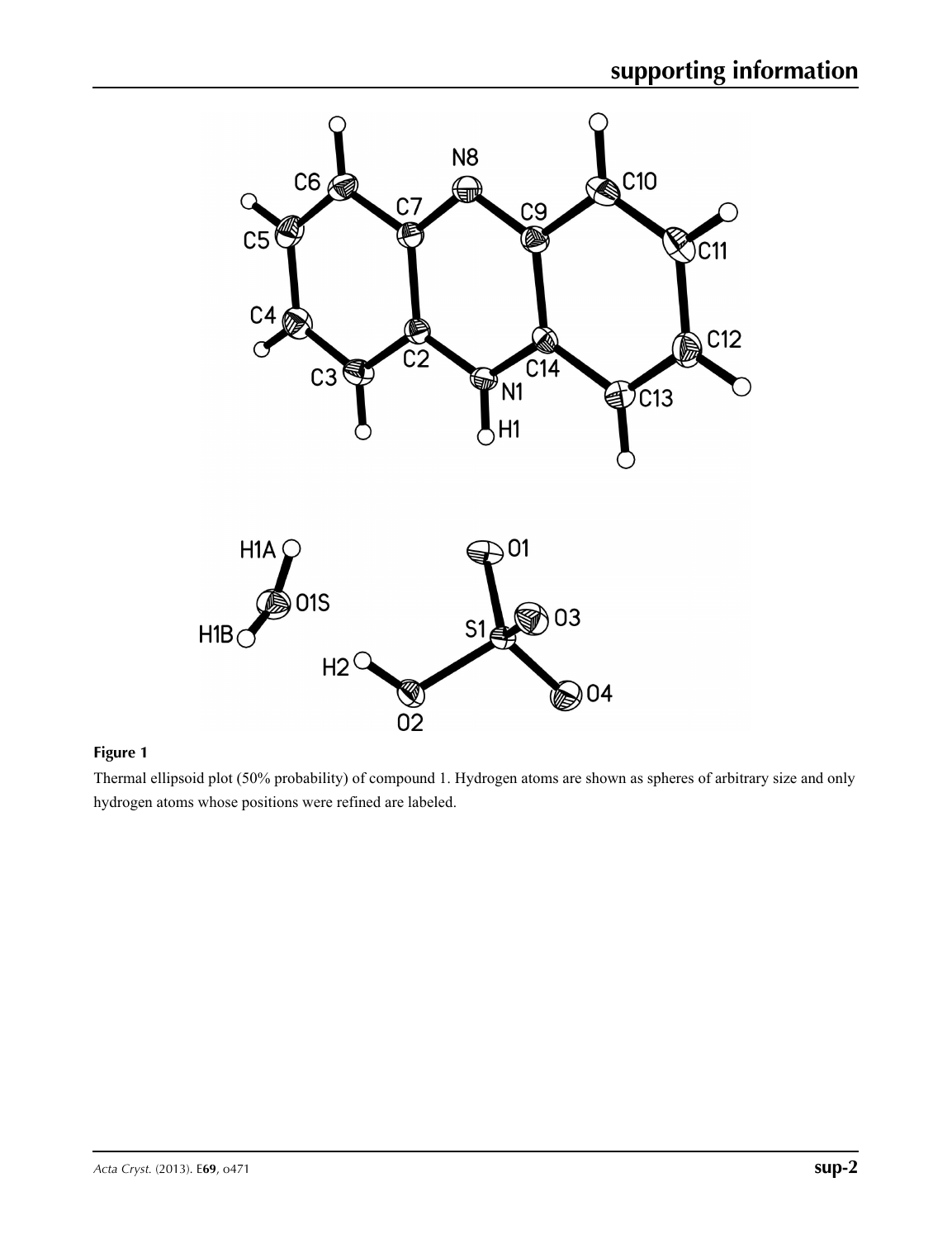

#### **Figure 2**

Thermal ellipsoid plot of 1 (50% probability) showing two inversion related asymmetric units. Only those H-atoms involved in hydrogen bonding are labeled. Hydrogen atoms are shown as spheres of arbitrary size.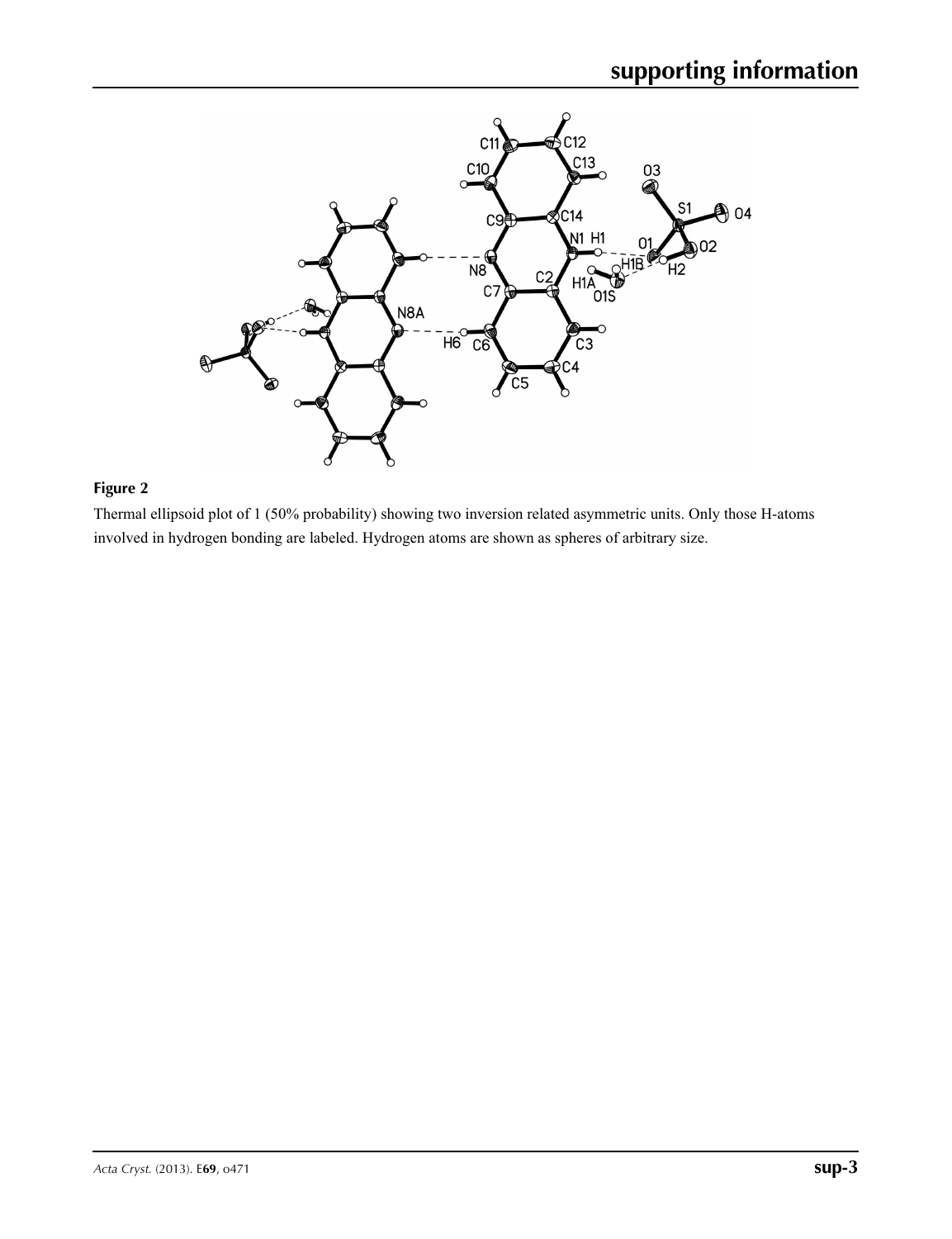

## **Figure 3**

Packing diagram showing the structure of the ladder motif formed by hydrogen bonding between the bisulfate ions and water molecules. Details of the hydrogen bonding may be found in Table 1.

### **Phenazin-5-ium hydrogen sulfate monohydrate**

| $C_{12}H_9N_2$ <sup>+</sup> ·HSO <sub>4</sub> <sup>-</sup> ·H <sub>2</sub> O | $\gamma = 76.412(5)$ °                 |
|------------------------------------------------------------------------------|----------------------------------------|
| $M_r = 296.30$                                                               | $V = 625.49(6)$ Å <sup>3</sup>         |
| Triclinic, P1                                                                | $Z=2$                                  |
| Hall symbol: -P 1                                                            | $F(000) = 308$                         |
| $a = 5.6565(4)$ Å                                                            | $D_x = 1.573$ Mg m <sup>-3</sup>       |
| $b = 10.4019$ (6) Å                                                          | Cu Ka radiation, $\lambda = 1.54184$ Å |
| $c = 10.9500(5)$ Å                                                           | Cell parameters from 3015 reflections  |
| $\alpha$ = 89.693 (4) <sup>o</sup>                                           | $\theta$ = 4.0–73.7°                   |
| $\beta$ = 87.202 (5) <sup>o</sup>                                            | $\mu$ = 2.53 mm <sup>-1</sup>          |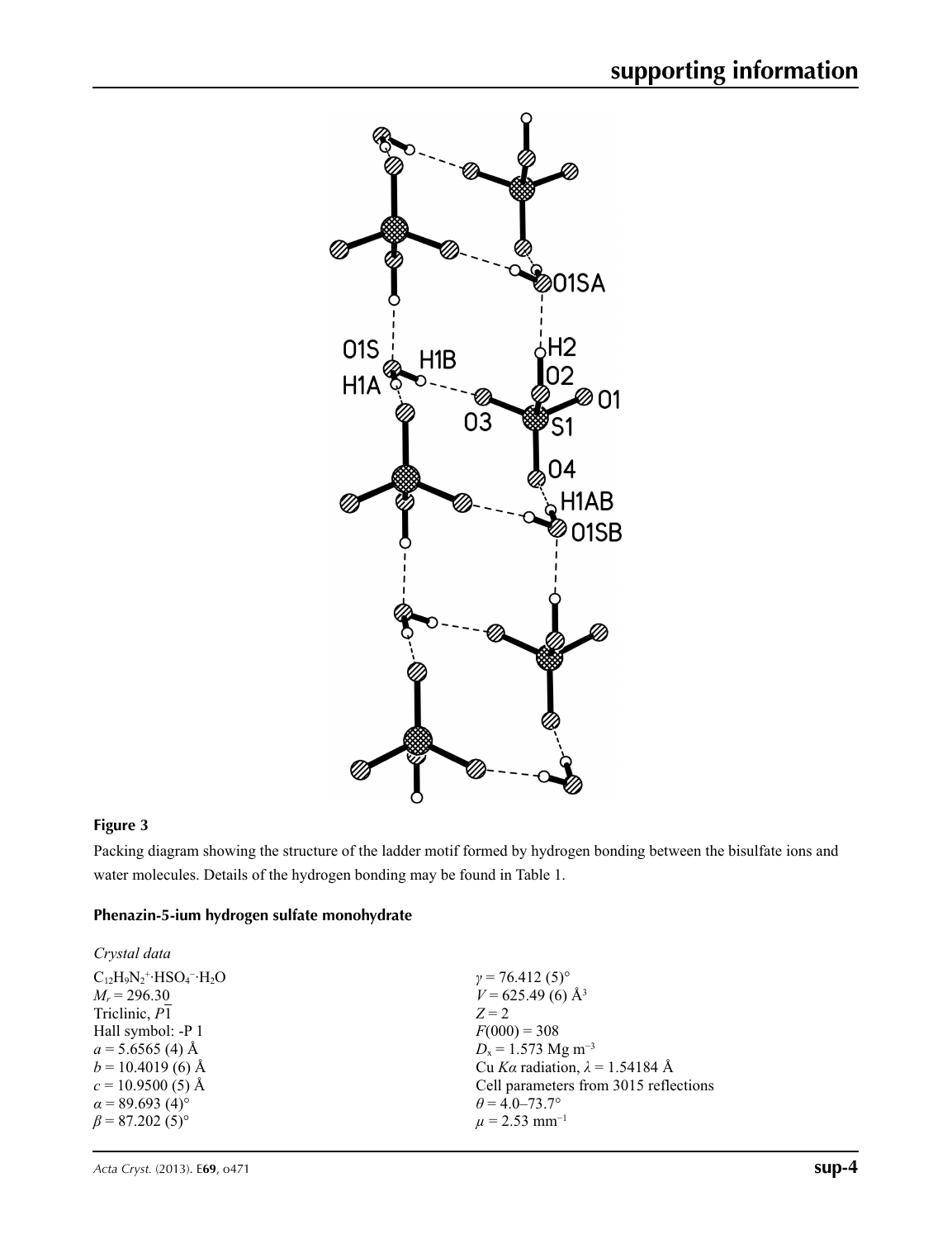$T = 120 \text{ K}$ Prism, red

| Data collection |  |
|-----------------|--|
|-----------------|--|

| Agilent SuperNova (Dual, Cu at zero, Atlas)<br>diffractometer | $T_{\min} = 0.786$ , $T_{\max} = 1.000$<br>3789 measured reflections    |
|---------------------------------------------------------------|-------------------------------------------------------------------------|
| Radiation source: SuperNova (Cu) X-ray<br>Source              | 2341 independent reflections<br>2276 reflections with $I > 2\sigma(I)$  |
| Mirror monochromator                                          | $R_{\text{int}} = 0.013$                                                |
| Detector resolution: 10.6501 pixels mm <sup>-1</sup>          | $\theta_{\text{max}} = 70.1^{\circ}, \theta_{\text{min}} = 4.0^{\circ}$ |
| $\omega$ scans                                                | $h = -6 \rightarrow 6$                                                  |
| Absorption correction: multi-scan                             | $k = -12 \rightarrow 12$                                                |
| <i>(CrysAlis PRO</i> ; Agilent, 2011)                         | $l = -13 \rightarrow 10$                                                |
| Refinement                                                    |                                                                         |
| Refinement on $F^2$                                           | Secondary atom site location: difference Fourier                        |
| Least-squares matrix: full                                    | map                                                                     |
| $R[F^2 > 2\sigma(F^2)] = 0.032$                               | Hydrogen site location: inferred from                                   |
| $wR(F^2) = 0.088$                                             | neighbouring sites                                                      |
| $S = 1.09$                                                    | H atoms treated by a mixture of independent                             |
| 2341 reflections                                              | and constrained refinement                                              |
| 193 parameters                                                | $w = 1/[\sigma^2(F_0^2) + (0.0466P)^2 + 0.3904P]$                       |
| 0 restraints                                                  | where $P = (F_0^2 + 2F_c^2)/3$                                          |
| Primary atom site location: structure-invariant               | $(\Delta/\sigma)_{\text{max}}$ < 0.001                                  |
| direct methods                                                | $\Delta\rho_{\text{max}}$ = 0.30 e Å <sup>-3</sup>                      |
|                                                               | $\Delta \rho_{\rm min} = -0.39$ e Å <sup>-3</sup>                       |

#### *Special details*

**Geometry**. All e.s.d.'s (except the e.s.d. in the dihedral angle between two l.s. planes) are estimated using the full covariance matrix. The cell e.s.d.'s are taken into account individually in the estimation of e.s.d.'s in distances, angles and torsion angles; correlations between e.s.d.'s in cell parameters are only used when they are defined by crystal symmetry. An approximate (isotropic) treatment of cell e.s.d.'s is used for estimating e.s.d.'s involving l.s. planes.

 $0.45 \times 0.40 \times 0.30$  mm

**Refinement**. Refinement of  $F^2$  against ALL reflections. The weighted *R*-factor  $wR$  and goodness of fit *S* are based on  $F^2$ , conventional *R*-factors *R* are based on *F*, with *F* set to zero for negative *F*<sup>2</sup>. The threshold expression of  $F^2 > \sigma(F^2)$  is used only for calculating *R*-factors(gt) *etc*. and is not relevant to the choice of reflections for refinement. *R*-factors based on *F*<sup>2</sup> are statistically about twice as large as those based on *F*, and *R*- factors based on ALL data will be even larger.

*Fractional atomic coordinates and isotropic or equivalent isotropic displacement parameters (Å<sup>2</sup>)* 

|                | $\mathcal{X}$ | $\mathcal{Y}$ | $\boldsymbol{Z}$ | $U_{\rm iso}*/U_{\rm eq}$ |  |
|----------------|---------------|---------------|------------------|---------------------------|--|
| N <sub>1</sub> | $-0.2593(2)$  | 0.82964(13)   | 0.67912(12)      | 0.0146(3)                 |  |
| H1             | $-0.121(4)$   | 0.782(2)      | 0.6983(18)       | $0.018*$                  |  |
| C <sub>2</sub> | $-0.3721(3)$  | 0.78622(15)   | 0.58835(14)      | 0.0147(3)                 |  |
| C <sub>3</sub> | $-0.2635(3)$  | 0.66885(16)   | 0.52306(15)      | 0.0196(3)                 |  |
| H <sub>3</sub> | $-0.1104$     | 0.6194        | 0.5420           | $0.024*$                  |  |
| C <sub>4</sub> | $-0.3861(3)$  | 0.62898(17)   | 0.43183(15)      | 0.0223(4)                 |  |
| H4             | $-0.3161$     | 0.5514        | 0.3890           | $0.027*$                  |  |
| C <sub>5</sub> | $-0.6203(3)$  | 0.70454(17)   | 0.40110(15)      | 0.0217(4)                 |  |
| H <sub>5</sub> | $-0.6999$     | 0.6760        | 0.3379           | $0.026*$                  |  |
| C <sub>6</sub> | $-0.7286(3)$  | 0.81763(17)   | 0.46292(15)      | 0.0192(3)                 |  |
| H <sub>6</sub> | $-0.8810$     | 0.8660        | 0.4416           | $0.023*$                  |  |
| C7             | $-0.6090(3)$  | 0.86222(15)   | 0.56042(14)      | 0.0152(3)                 |  |
| N8             | $-0.7194(2)$  | 0.97138(13)   | 0.62387(12)      | 0.0170(3)                 |  |
|                |               |               |                  |                           |  |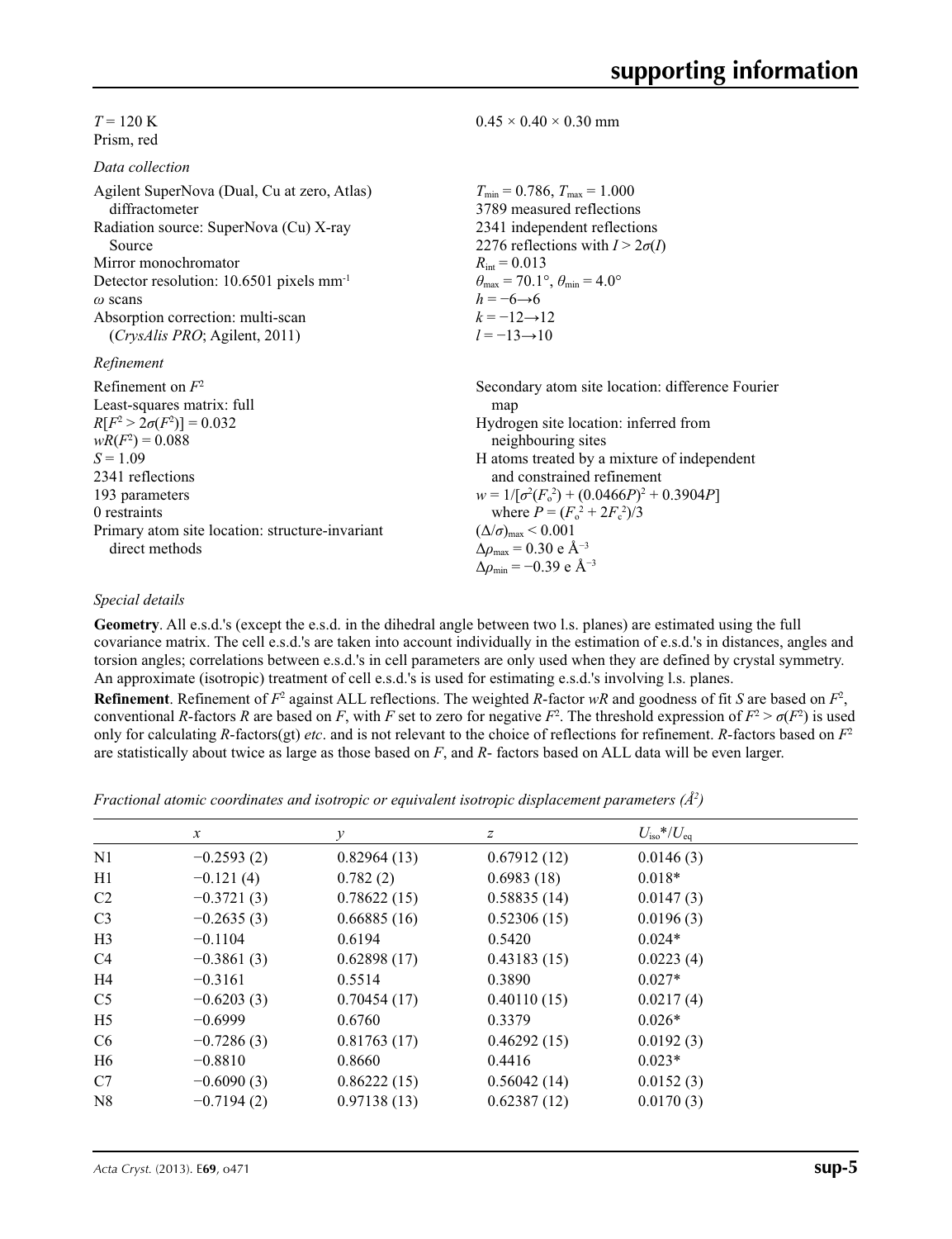| C9             | $-0.6022(3)$ | 1.00957(15) | 0.71603(14) | 0.0156(3)   |
|----------------|--------------|-------------|-------------|-------------|
| C10            | $-0.7157(3)$ | 1.12367(16) | 0.78748(15) | 0.0195(3)   |
| H10            | $-0.8713$    | 1.1714      | 0.7708      | $0.023*$    |
| C11            | $-0.5958(3)$ | 1.16250(16) | 0.88007(15) | 0.0211(4)   |
| H11            | $-0.6713$    | 1.2364      | 0.9269      | $0.025*$    |
| C12            | $-0.3575(3)$ | 1.09182(16) | 0.90608(15) | 0.0209(4)   |
| H12            | $-0.2782$    | 1.1214      | 0.9688      | $0.025*$    |
| C13            | $-0.2415(3)$ | 0.98128(16) | 0.84123(15) | 0.0186(3)   |
| H13            | $-0.0857$    | 0.9352      | 0.8597      | $0.022*$    |
| C14            | $-0.3633(3)$ | 0.93855(15) | 0.74565(14) | 0.0142(3)   |
| S <sub>1</sub> | 0.28595(6)   | 0.63836(3)  | 0.83817(3)  | 0.01403(14) |
| O <sub>1</sub> | 0.1783(2)    | 0.67614(11) | 0.72006(10) | 0.0209(3)   |
| O <sub>2</sub> | 0.3077(2)    | 0.48835(11) | 0.85361(11) | 0.0193(3)   |
| H <sub>2</sub> | 0.155(4)     | 0.469(2)    | 0.8530(18)  | $0.023*$    |
| O <sub>3</sub> | 0.1275(2)    | 0.70674(11) | 0.93855(11) | 0.0214(3)   |
| O <sub>4</sub> | 0.5331(2)    | 0.65395(12) | 0.84063(12) | 0.0247(3)   |
| O1S            | $-0.0979(2)$ | 0.42771(13) | 0.84748(11) | 0.0207(3)   |
| H1A            | $-0.221(4)$  | 0.498(2)    | 0.8448(19)  | $0.025*$    |
| H1B            | $-0.120(4)$  | 0.387(2)    | 0.912(2)    | $0.025*$    |
|                |              |             |             |             |

*Atomic displacement parameters (Å2 )*

|                  | $U^{11}$  | $L^{22}$  | $\mathcal{L}^{\beta 3}$ | $U^{12}$       | $U^{13}$       | $U^{23}$     |
|------------------|-----------|-----------|-------------------------|----------------|----------------|--------------|
| N1               | 0.0135(6) | 0.0134(6) | 0.0161(6)               | $-0.0012(5)$   | $-0.0020(5)$   | 0.0022(5)    |
| C2               | 0.0157(7) | 0.0149(7) | 0.0140(7)               | $-0.0043(6)$   | $-0.0002(6)$   | 0.0024(6)    |
| C <sub>3</sub>   | 0.0195(8) | 0.0184(8) | 0.0189(8)               | $-0.0002(6)$   | $-0.0016(6)$   | $-0.0003(6)$ |
| C4               | 0.0276(9) | 0.0197(8) | 0.0190(8)               | $-0.0043(7)$   | $-0.0006(7)$   | $-0.0036(6)$ |
| C <sub>5</sub>   | 0.0248(9) | 0.0272(9) | 0.0158(8)               | $-0.0108(7)$   | $-0.0044(6)$   | $-0.0006(6)$ |
| C <sub>6</sub>   | 0.0170(8) | 0.0238(8) | 0.0179(8)               | $-0.0062(6)$   | $-0.0041(6)$   | 0.0040(6)    |
| C7               | 0.0144(7) | 0.0163(7) | 0.0154(7)               | $-0.0045(6)$   | $-0.0005(6)$   | 0.0033(6)    |
| N8               | 0.0152(7) | 0.0173(7) | 0.0183(7)               | $-0.0030(5)$   | $-0.0017(5)$   | 0.0022(5)    |
| C9               | 0.0152(7) | 0.0147(7) | 0.0169(7)               | $-0.0035(6)$   | $-0.0008(6)$   | 0.0028(6)    |
| C10              | 0.0182(8) | 0.0150(8) | 0.0229(8)               | 0.0007(6)      | 0.0006(6)      | 0.0011(6)    |
| C11              | 0.0264(9) | 0.0137(8) | 0.0215(8)               | $-0.0019(6)$   | 0.0011(7)      | $-0.0012(6)$ |
| C12              | 0.0276(9) | 0.0181(8) | 0.0183(8)               | $-0.0074(7)$   | $-0.0039(7)$   | $-0.0013(6)$ |
| C13              | 0.0184(8) | 0.0181(8) | 0.0196(8)               | $-0.0040(6)$   | $-0.0048(6)$   | 0.0016(6)    |
| C <sub>14</sub>  | 0.0159(7) | 0.0115(7) | 0.0150(7)               | $-0.0034(6)$   | 0.0007(6)      | 0.0020(6)    |
| S1               | 0.0126(2) | 0.0130(2) | 0.0160(2)               | $-0.00190(14)$ | $-0.00241(14)$ | 0.00158(14)  |
| O1               | 0.0199(6) | 0.0211(6) | 0.0178(6)               | 0.0032(5)      | $-0.0026(5)$   | 0.0026(4)    |
| O <sub>2</sub>   | 0.0169(6) | 0.0131(6) | 0.0272(6)               | $-0.0019(4)$   | $-0.0025(5)$   | 0.0015(4)    |
| O <sub>3</sub>   | 0.0240(6) | 0.0181(6) | 0.0201(6)               | $-0.0012(5)$   | 0.0001(5)      | $-0.0022(4)$ |
| O <sub>4</sub>   | 0.0172(6) | 0.0248(6) | 0.0338(7)               | $-0.0080(5)$   | $-0.0048(5)$   | 0.0066(5)    |
| O <sub>1</sub> S | 0.0175(6) | 0.0211(6) | 0.0223(6)               | $-0.0022(5)$   | $-0.0007(5)$   | 0.0008(5)    |
|                  |           |           |                         |                |                |              |

*Geometric parameters (Å, º)*

| $N1 - C2$  | 1.342(2) | $C9 - C14$  | 1.431(2) |
|------------|----------|-------------|----------|
| $N1 - C14$ | 1.347(2) | $C10 - C11$ | 1.360(2) |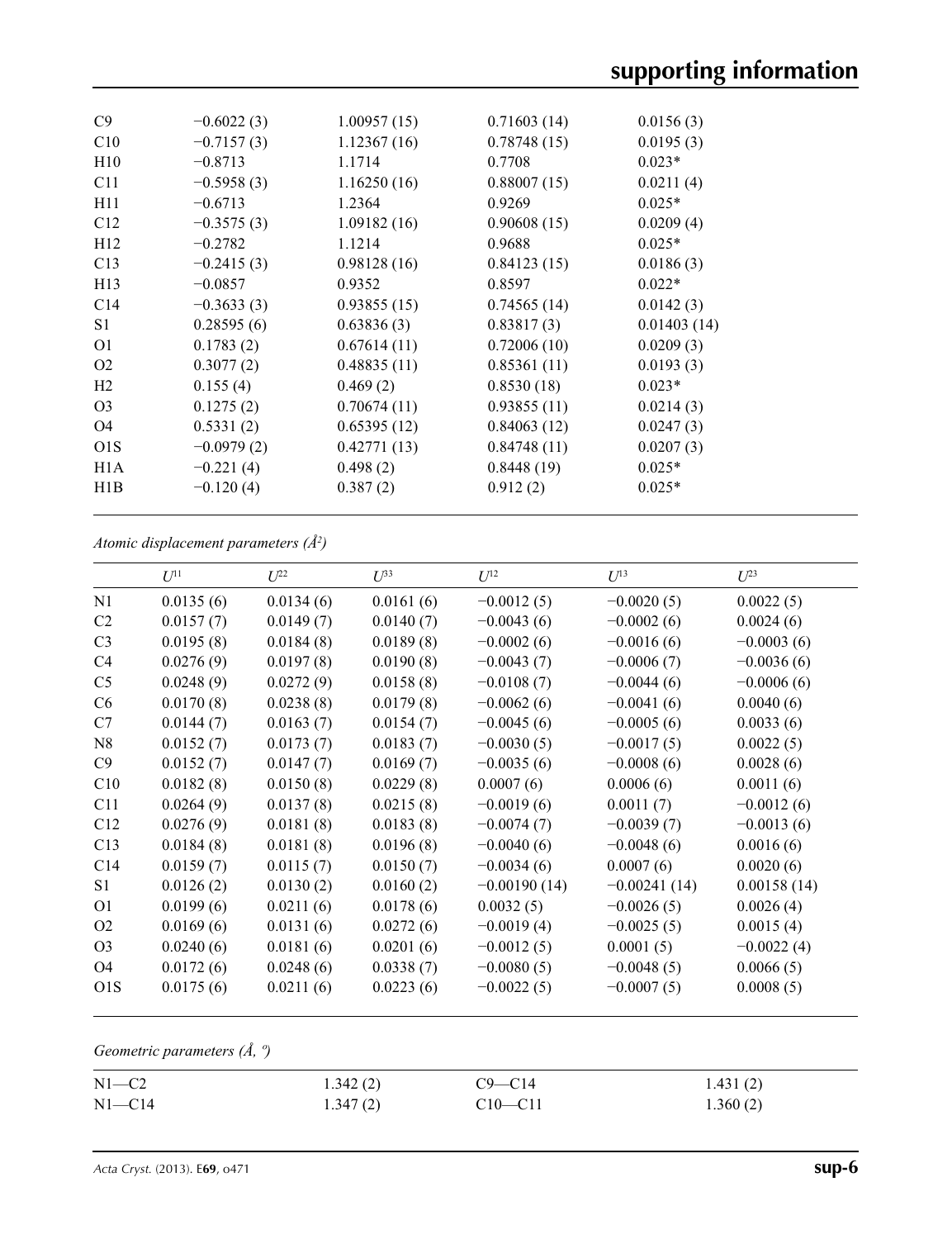| $N1 - H1$            | 0.86(2)       | $C10-H10$              | 0.9300        |
|----------------------|---------------|------------------------|---------------|
| $C2-C3$              | 1.412(2)      | $C11 - C12$            | 1.417(2)      |
| $C2-C7$              | 1.433(2)      | $C11 - H11$            | 0.9300        |
|                      |               |                        |               |
| $C3-C4$              | 1.363(2)      | $C12 - C13$            | 1.366(2)      |
| $C3-H3$              | 0.9300        | $C12 - H12$            | 0.9300        |
| $C4 - C5$            | 1.428(2)      | $C13 - C14$            | 1.410(2)      |
| $C4 - H4$            | 0.9300        | $C13 - H13$            | 0.9300        |
| $C5-C6$              | 1.359(2)      | $S1 - 04$              | 1.4465(12)    |
| $C5 - H5$            | 0.9300        | $S1 - 03$              | 1.4595(12)    |
| $C6 - C7$            | 1.427(2)      | $S1 - 01$              | 1.4685(12)    |
| $C6 - H6$            | 0.9300        | $S1 - 02$              | 1.5452(11)    |
| $C7 - N8$            | 1.340(2)      | $O2-H2$                | 0.93(2)       |
| $N8 - C9$            | 1.345(2)      | $O1S - H1A$            | 0.89(2)       |
| $C9 - C10$           | 1.427(2)      | $O1S - H1B$            | 0.84(2)       |
|                      |               |                        |               |
| $C2-M1-C14$          | 122.42(14)    | $C10-C9-C14$           | 118.10(14)    |
| $C2-M1-H1$           | 117.8(13)     | $C11 - C10 - C9$       | 119.91(15)    |
| $C14 - N1 - H1$      | 119.6(13)     | $C11 - C10 - H10$      | 120.0         |
| $N1-C2-C3$           | 121.43(14)    | $C9 - C10 - H10$       | 120.0         |
|                      |               |                        |               |
| $N1-C2-C7$           | 117.80(14)    | $C10-C11-C12$          | 120.87(15)    |
| $C3-C2-C7$           | 120.77(14)    | $C10-C11-H11$          | 119.6         |
| $C4-C3-C2$           | 119.09(15)    | $C12 - C11 - H11$      | 119.6         |
| $C4-C3-H3$           | 120.5         | $C13 - C12 - C11$      | 121.57(15)    |
| $C2-C3-H3$           | 120.5         | $C13 - C12 - H12$      | 119.2         |
| $C3-C4-C5$           | 121.01(15)    | $C11 - C12 - H12$      | 119.2         |
| $C3-C4-H4$           | 119.5         | $C12-C13-C14$          | 118.48(15)    |
| $C5-C4-H4$           | 119.5         | $C12 - C13 - H13$      | 120.8         |
| $C6-C5-C4$           | 120.90(15)    | $C14 - C13 - H13$      | 120.8         |
| $C6-C5-H5$           | 119.5         | $N1 - C14 - C13$       | 121.24(14)    |
| $C4-C5-H5$           | 119.5         | $N1 - C14 - C9$        | 117.71(14)    |
| $C5-C6-C7$           | 120.12(15)    | $C13 - C14 - C9$       | 121.05(14)    |
| $C5-C6-H6$           | 119.9         | $O4 - S1 - O3$         | 113.27(7)     |
| $C7-C6-H6$           | 119.9         | $O4 - S1 - O1$         | 112.32(7)     |
| $N8 - C7 - C6$       | 120.05(14)    | $O3 - S1 - O1$         | 110.75(7)     |
| $N8 - C7 - C2$       | 121.85(14)    | $O4 - S1 - O2$         | 104.85(7)     |
| $C6 - C7 - C2$       | 118.09(14)    | $O3 - S1 - O2$         |               |
|                      |               |                        | 107.93(7)     |
| $C7 - N8 - C9$       | 118.37(14)    | $O1 - S1 - O2$         | 107.28(7)     |
| $N8 - C9 - C10$      | 120.09(14)    | $S1 - O2 - H2$         | 111.1(13)     |
| $N8 - C9 - C14$      | 121.81(14)    | $H1A - O1S - H1B$      | 107(2)        |
|                      |               |                        |               |
| $C14 - N1 - C2 - C3$ | $-177.42(14)$ | $C7 - N8 - C9 - C10$   | $-178.66(14)$ |
| $C14 - N1 - C2 - C7$ | 1.9(2)        | $C7 - N8 - C9 - C14$   | 1.3(2)        |
| $N1 - C2 - C3 - C4$  | 179.87(15)    | N8-C9-C10-C11          | $-179.55(15)$ |
| $C7 - C2 - C3 - C4$  | 0.6(2)        | $C14-C9-C10-C11$       | 0.5(2)        |
| $C2 - C3 - C4 - C5$  | 0.5(3)        | $C9 - C10 - C11 - C12$ | 0.7(2)        |
| $C3 - C4 - C5 - C6$  | $-0.7(3)$     | $C10-C11-C12-C13$      | $-1.3(3)$     |
| $C4 - C5 - C6 - C7$  | $-0.3(3)$     | $C11-C12-C13-C14$      | 0.6(2)        |
| $C5-C6-C7-N8$        | $-177.83(15)$ | $C2 - N1 - C14 - C13$  | 179.42 (14)   |